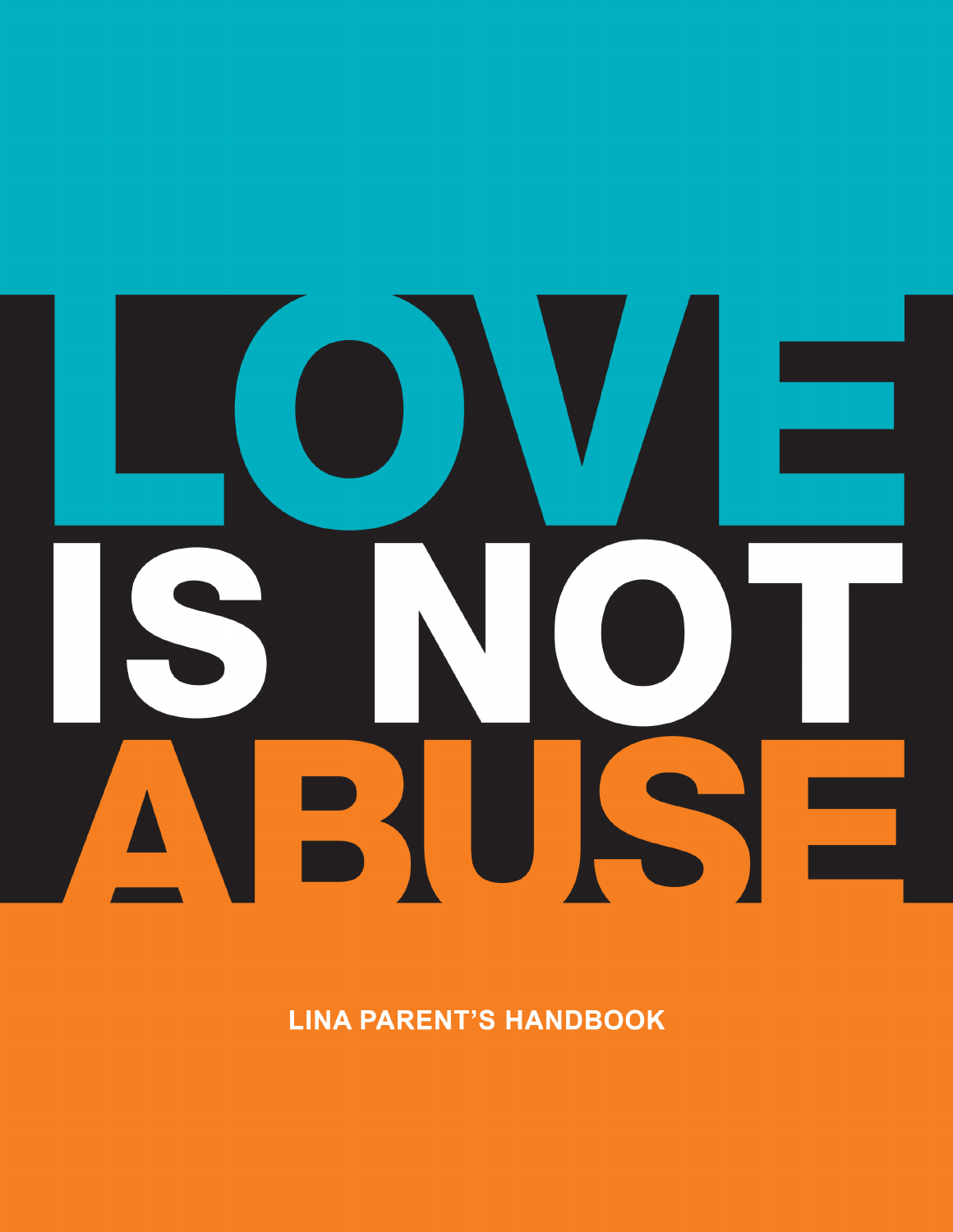## **DEAR PARENT OR CAREGIVER**

Today's young people have access to more information than ever before, and are inundated with often contradictory messages about healthy relationships. They're accustomed to sifting through these messages to consider what is relevant to them, and parents and caregivers are valuable to supporting them in this challenge.

With this challenge in mind, we have created "A Parent's Handbook: How to Talk to Youth about Healthy Relationships." Our goal is to help adults create an environment in which youth can learn the skills to create and foster positive, healthy relationships with peers and dating partners. It is our hope that the application of these skills will help prevent dating abuse and break the cycle of violence.

With the help of this handbook and the love and support of important adults in their lives, youth can build the skills they need to engage in balanced, rewarding and loving relationships. By using some of the techniques and examples found in this handbook, you can establish a strong and lasting foundation for effective communication with your children.

As parents, it is quite common to want to take charge of potentially harmful situation and make what we believe are the best decisions for our children. However, we can ensure that the youths within our life feel both protected and empowered to make informed decisions about their relationships. Finally, it's okay not to have all of the answers. We've provided a list of resources at the end of the handbook to help answer some important questions that might come up as you begin this important conversation.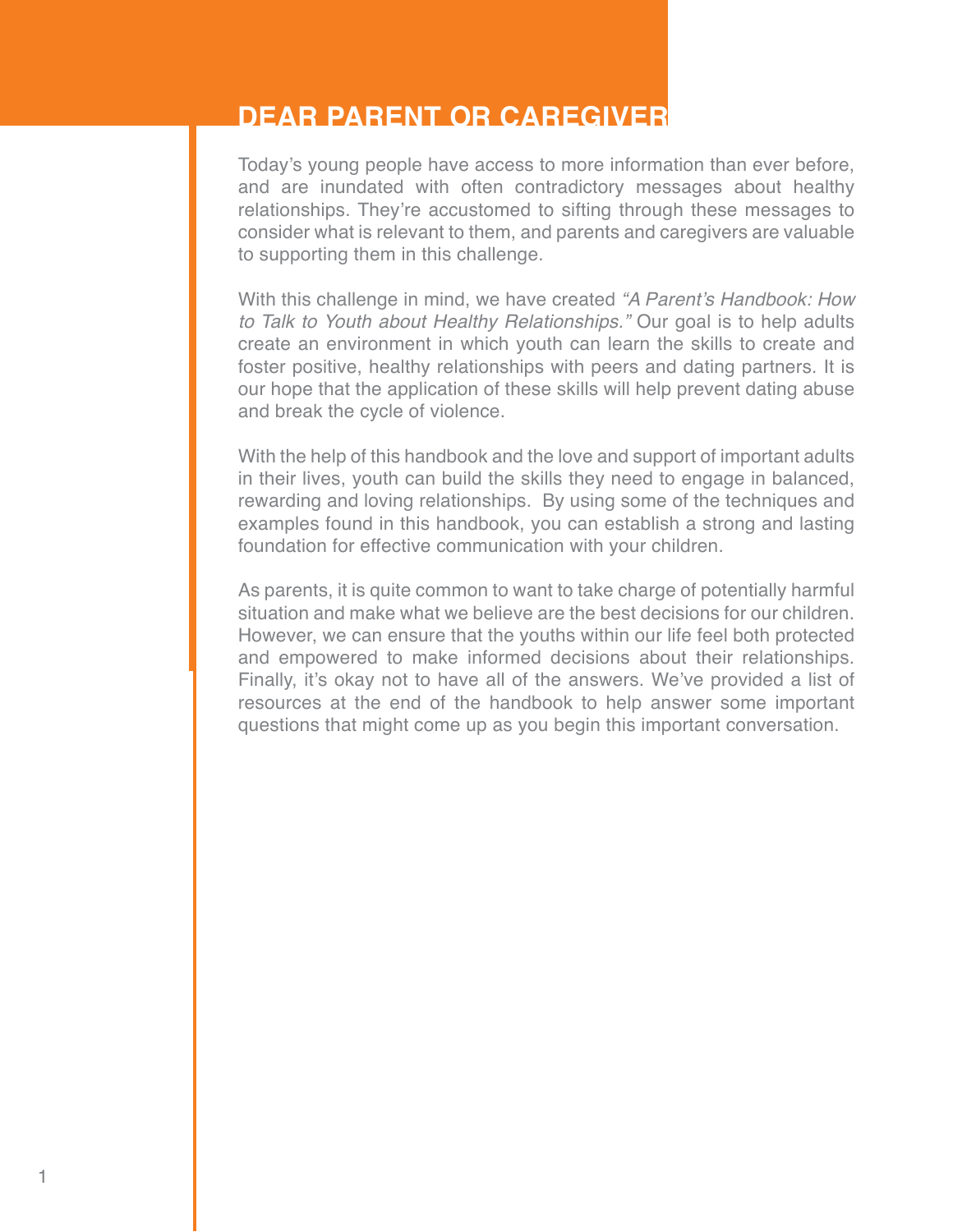## **KNOWING THE RELATIONSHIP SPECTRUM**

As youth enter into more complex and intimate relationships, it is critical that we help them understand that relationships exist on a spectrum. That is, we often have an idea of what is healthy and unhealthy, however; we may lack the words we need to describe those feelings. We have provided some definitions to help you get started, as well as to make sure that everyone is on the same page when using this booklet.

A *healthy relationship* has open and honest communication and an even playing field which partners share power and control over decisions.

#### **Healthy Relationships Involve:**

• Open and honest communication

• Sharing power and control over decisions

 • have equal say • Respecting feelings and boundaries

Partners should…

• respect each other's boundaries

• respect each other's individuality

- feel safe being open and honest
	- be able to share feelings without negative consequences

An *unhealthy relationship* can often be difficult to distinguish from healthy or abusive relationships. A behavior may start out healthy, but can become unhealthy when partners do not communicate their boundaries in relationships and one partner begins to dominate the decision-making.

#### For example:

• Young people use technology more than ever to communicate. Texting a partner can be positive and foster openness in a relationship, as long as each person is comfortable with the amount and type of messages. However, using texts to monitor a partner's whereabouts is an unhealthy behavior.

• Other unhealthy behaviors include putting down a partner because they may make decision you don't agree with, demanding that a partner always put their needs aside to meet your own, and requiring that a partner share their account passwords.

When partners don't discuss such behaviors and do not set boundaries in the relationship, unhealthy behaviors can get worse and may lead to more severe behaviors. We often refer to **dating abuse** as a pattern of abusive behaviors used to exert power and control over a dating partner. Abusive relationships have a power imbalance in which one partner tries to exercise control and power over the other through verbal, emotional, physical and/or sexual abuse.

Dating abuse can include…

- name-calling
- threats of violence and insults
- withholding of money or other resources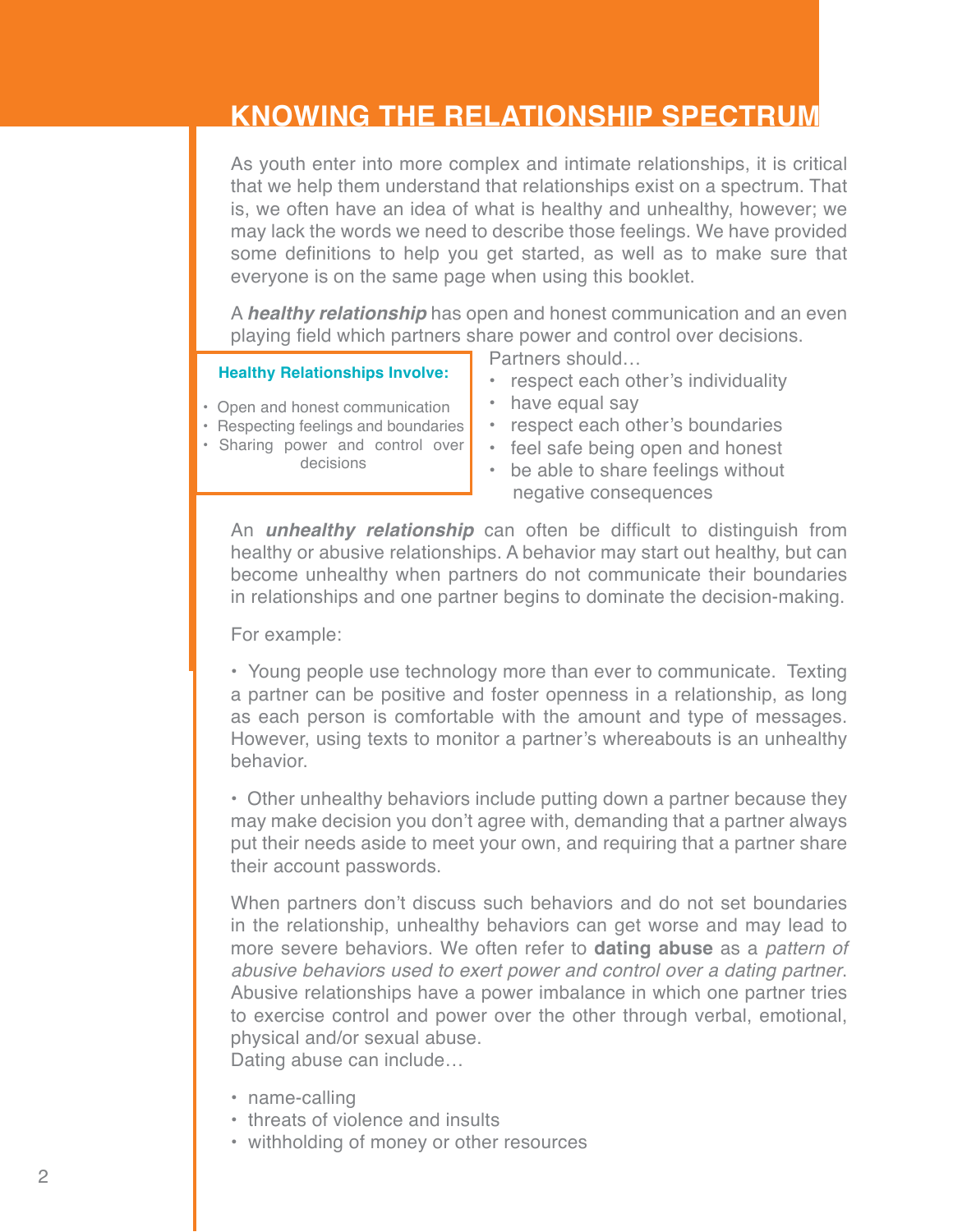# **KNOWING THE RELATIONSHIP SPECTRUM**

- isolating a dating partner from friends and family
- coercion
- violent acts, including forced sexual activities and significant physical injury
- forced sexual activities
- stalking or monitoring

Technology can also be a medium through which abuse can occur. Insulting partner on a social media site, sending threatening text messages, or tampering with a person's email account or other social media accounts can all be a part of dating abuse. Abuse in a relationship can happen to anyone, at any age, no matter what their race, religion, sexual orientation, gender identity, level of education or economic background.

## **A NOTE ABOUT GENDER AND LANGUAGE**

You may have noticed that nowhere in our definitions did we identify boys as abusers and girls as victims. This was intentional. While most of the time violence reported is by men against women, this is by no means the case every time. Girls can abuse boys. Girls can abuse other girls. Boys can abuse girls and boys can abuse other boys. Boys are often bombarded with countless messages instructing them on what it means to "be a man," which often focuses on not being vulnerable, not expressing emotions, and being "tough". These discussions have both excluded men and boys who have been survivors of dating abuse, and have also not proactively engaged them in talking about dating abuse overall. However, we know that it is critical to talk to *all* youth about recognizing abuse and how to build healthy relationships. This includes protecting a young person who is a victim of dating abuse, as well as intervening if your child is perpetrating abuse.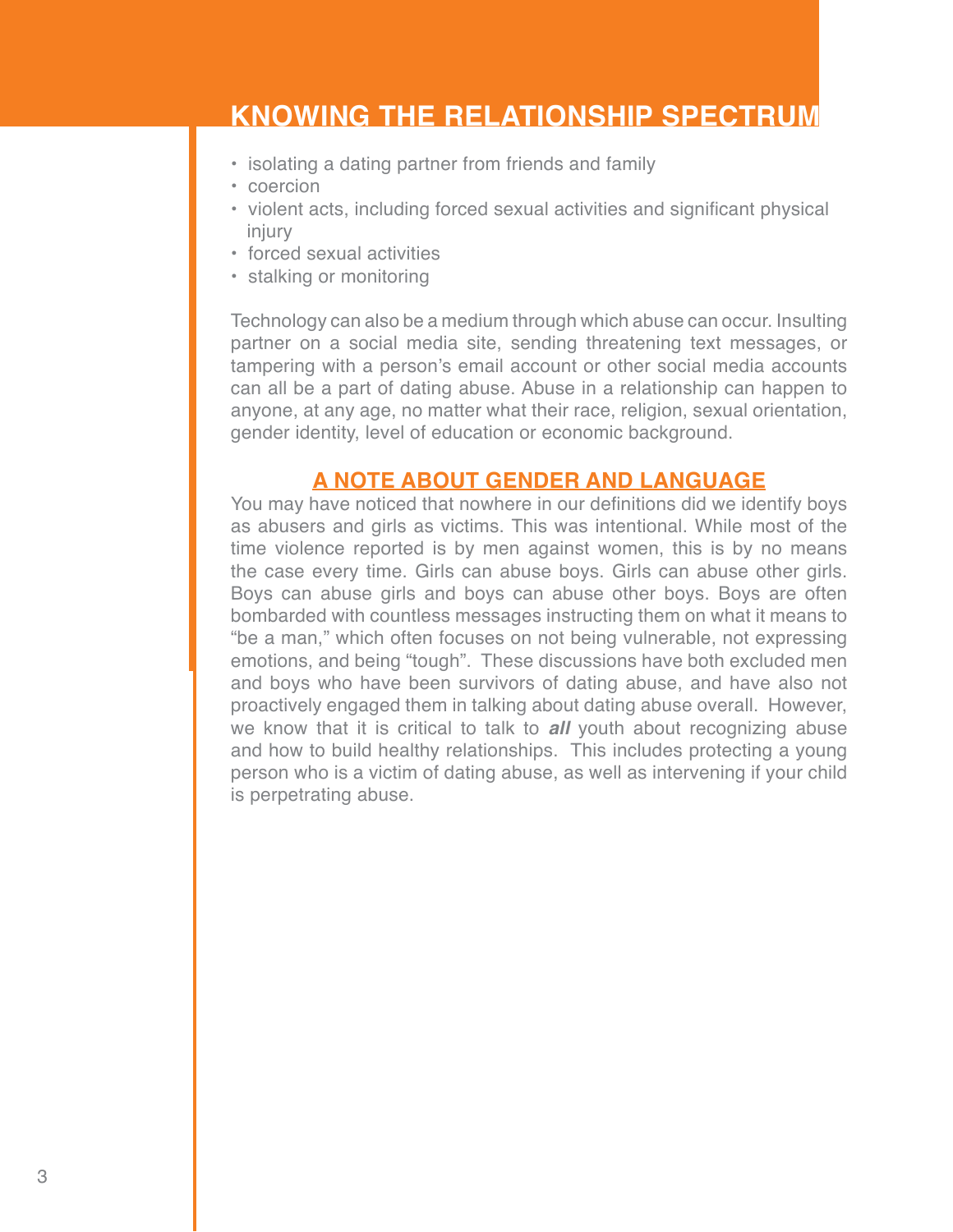## **GET THE CONVERSATION STARTED**

While it's not easy to bring up conversations focused on sex and relationships, communication between a parent and child about these topics is important. The support of trusted adults can impact a young person's confidence, decision-making skills, and even safety. Here are six steps to encourage young people to talk about these difficult issues.

#### **IT'S OKAY…**

If your child is more comfortable talking with an aunt, uncle, family friend or teacher, that's okay. In fact, encourage them to do so and keep in mind that the important thing is having someone to turn to for advice.

#### **1) CREATE AN OPEN ENVIRONMENT**

 Give the young people in your life plenty of opportunities to talk to you about relationships. Avoid criticizing them for having questions, even if they raise ideas that are disturbing to you. Be available to listen. Always remember that big ideas

often begin as little thoughts slipped into the middle of a conversation about something else. For some children, it can be difficult to open up to a parent, so think about what would make you more comfortable if you were in their shoes.

### **2) START THE TALK**

"What do I say first?" "Will this make sense?" "I don't want to offend my child." These are all common thoughts that parents or caregivers may have when starting a difficult conversation with a child. When you feel ready, start the talk in the way that you think is best. Don't get discouraged if it doesn't go well the first time. Consistently open the door for conversation. Most importantly, be patient. It may seem like your child isn't hearing you, but you never know what will work with your child.

### **3) MAKE SURE LOCATION AND TIMING ARE APPROPRIATE**

Always make sure that your child is comfortable with the time and place to have the discussion. While we want to keep the lines of communication with our child open, sometimes the perception that others may hear your discussion can prevent a youth from opening up and talking to you. Think of times when the two of you are alone. For example, talking over lunch on a weekend, starting a conversation on the way to the store, or even bringing the topic up while watching television can all be opportune types to bring up the conversation in a private relaxed setting.

### **4) GIVE YOUR UNDIVIDED ATTENTION**

When you begin to talk, always focus your attention on the conversation. This lets your child know what they have to say is important and valued, and that you are available. If it's a really bad time to talk, schedule another time, but first make sure that waiting is okay with your child.

### **5) THINK OF RELEVANT EXAMPLES**

When possible, use examples that you know your child will understand to illustrate your points. These examples can come from TV, from movies or songs, or from your own experiences with relationships. Keep your ideas clear and be sure that they relate directly back to your example.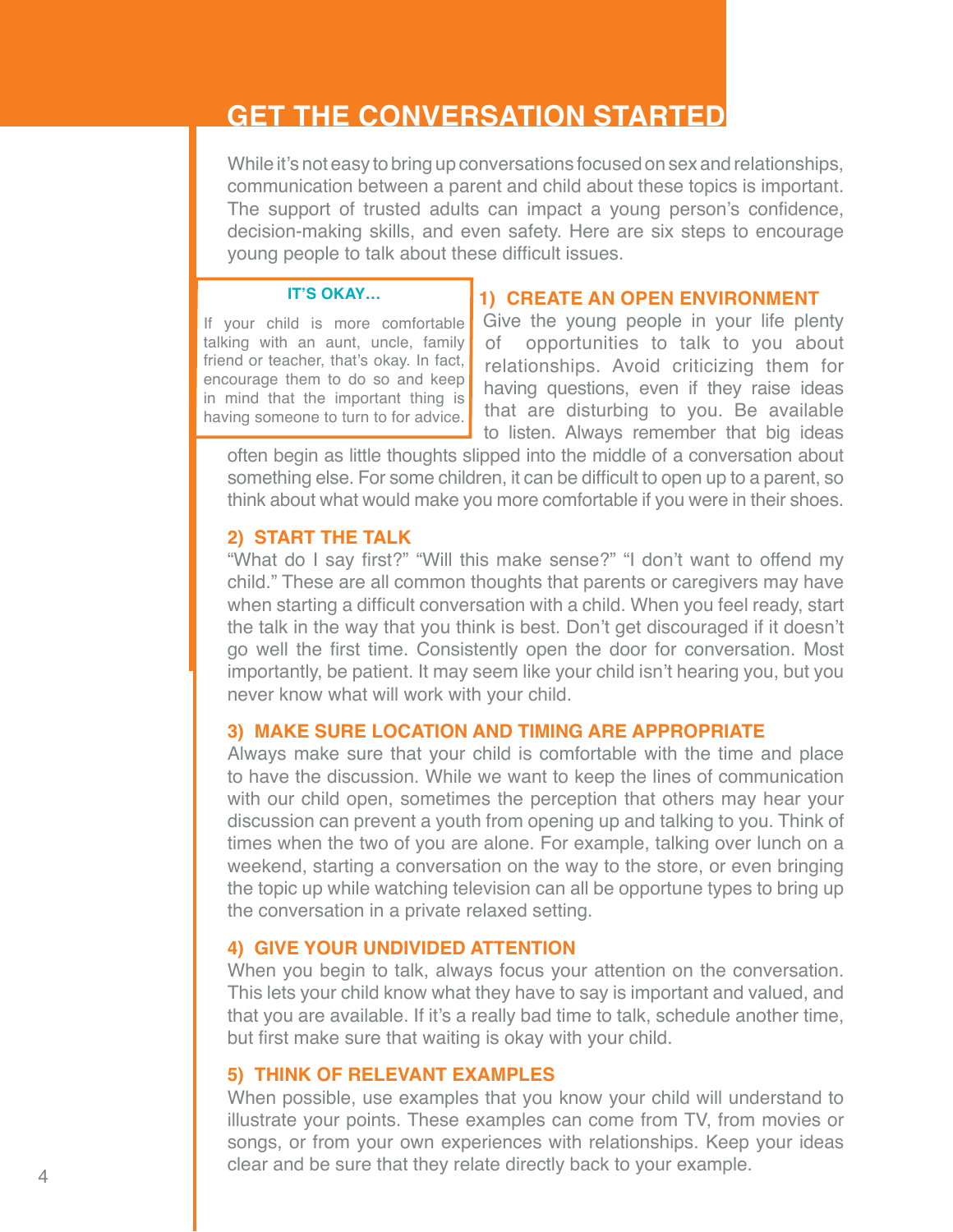# **GET THE CONVERSATION STARTED**

## **6) CHECK-IN OFTEN**

Frequent talks are a great way of communicating, reinforcing your support and letting your kids know that you are interested in their lives. This can also take the pressure off both of you because there will be other opportunities to ask important questions.

## **7) UNDERSTAND THE QUESTION AND ANSWER HONESTLY**

If you're not sure what your child is asking, it's okay to say, "Help me understand." Once you understand the question, answer honestly and assure your child that you can come up with a solution together. Let them guide the conversation to the questions and ideas they'd like to discuss.

## **CONVERSATION STARTERS**

- Choose one couple you know of who you believe has a healthy relationship and one couple who you think has an unhealthy relationship. Why did you pick these couples?
- What's a healthy way to argue? What's an unhealthy way to argue?
- Can you think of a situation in your life where you argue unfairly? What could you have done to make it a fair argument?
- What does it mean to stand up for yourself? When you stand up for yourself, do you think you are being strong or pushy? Why?
- What values do you think are important in friendships? What values do you think are important in dating relationships?
- Whose relationship would you most like yours to be like? Why?
- What should you do if someone you're dating threatens you? What if someone you are dating tells you to keep quiet and not tell anyone, even though you know it is wrong?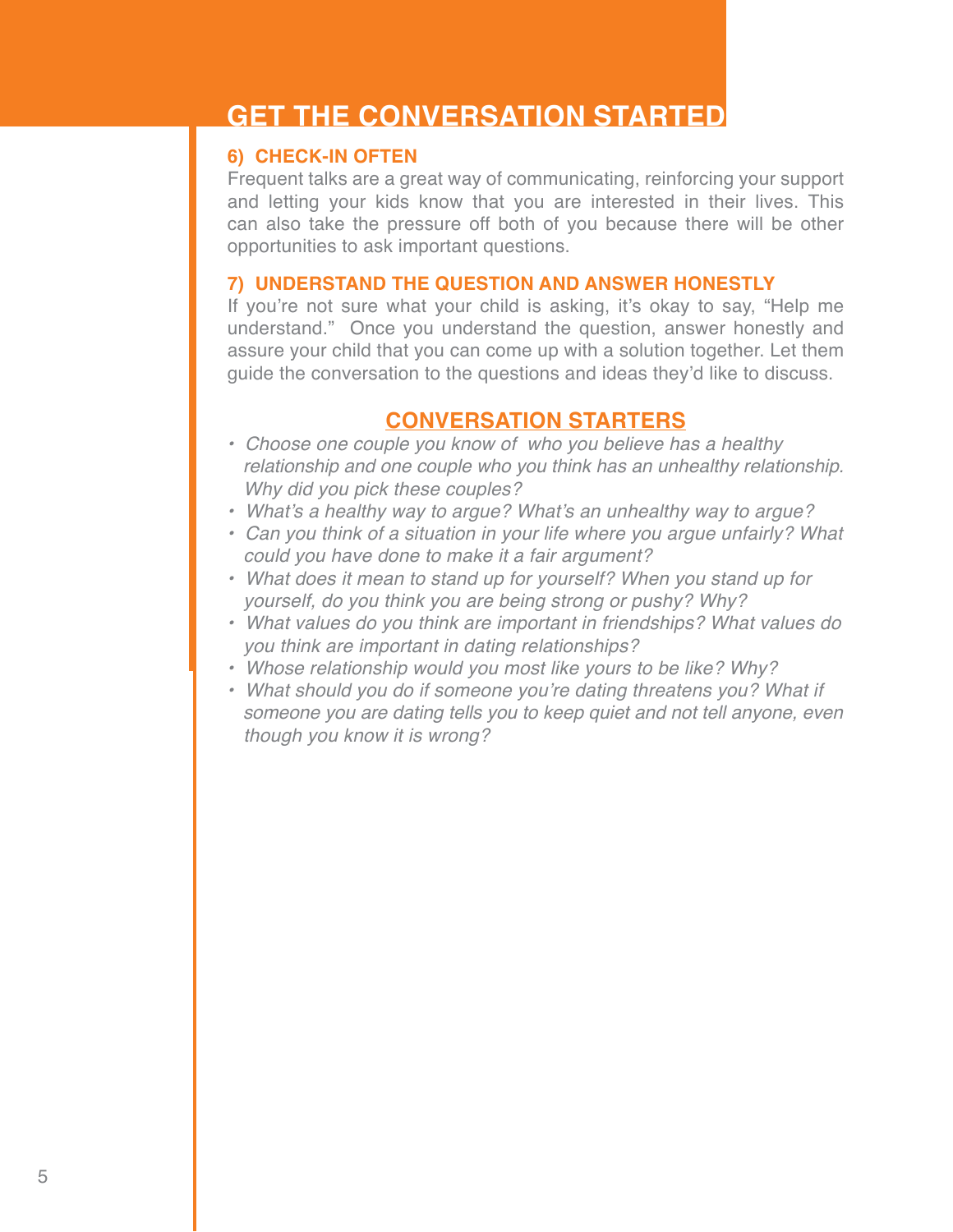# **HAVE HEALTHY CONVERSATIONS ABOUT HEALTHY RELATIONSHIPS**

Having conversations about healthy relationships with an open mind, honesty, and kindness can model healthy ways to work through difficult conversations in the future. Giving your child respect in the conversations you have with them can be a model of good communication in relationships.

## **1) ASSESS YOUR OWN "RELATIONSHIP VALUES" BEFORE YOU TALK TO YOUR KIDS**

We often speak from our own experiences. Take a moment to reflect on your own relationship values. How do you expect your partner to act in your own relationship? How should people behave when they disagree? How do you share decisions making in a relationship? Make sure that you can explain your reasoning and can support it with examples.

### **2) PROVIDE ANOTHER PERSPECTIVE**

Many young people are first exposed to social norms of dating by their peers in the locker room, at slumber parties, or on social media. It is important to take time to understand where your child's opinions about dating are coming from, and give them clear ex¬amples of what is appropriate behavior in a dating relationship.

### **3) TELL THE WHOLE TRUTH...GOOD AND BAD**

It is common for kids to romanticize dating relationships. Support these expectations, but also let them know that all relationships have ups and downs. Stress that regardless of the situation, physical, sexual or emotional abuse is never acceptable. This may be a perfect time to have your children think about what their boundaries are in a relationship, and teach them to assert their boundaries and respect those that their partners set. Don't avoid uncomfortable topics of sex and sexuality, either. Talk to them about what healthy sexuality means to them, and acknowledge that sex (whether they are engaged in it or not) is an integral part of dating and can also be a tool of power and control.

### **4) TEACH ASSERTIVENESS, NOT AGGRESSIVENESS**

One of the best skills parents can teach their kids is to make their feelings known by stating their opinions, desires and reactions clearly. For example, if they don't want to do something within their relationship, they should feel safe to say so. However, they should not take their partner's lack of a 'no' as a 'yes.' Your children should know that if they are ever unsure of what their partner's boundaries are, they should ask. Finally, when there is conflict— if things cannot be settled  $-$  encourage them to always take a break and cool down before feelings get hurt. Model these behaviors in your own relationships, including your relationships with your children.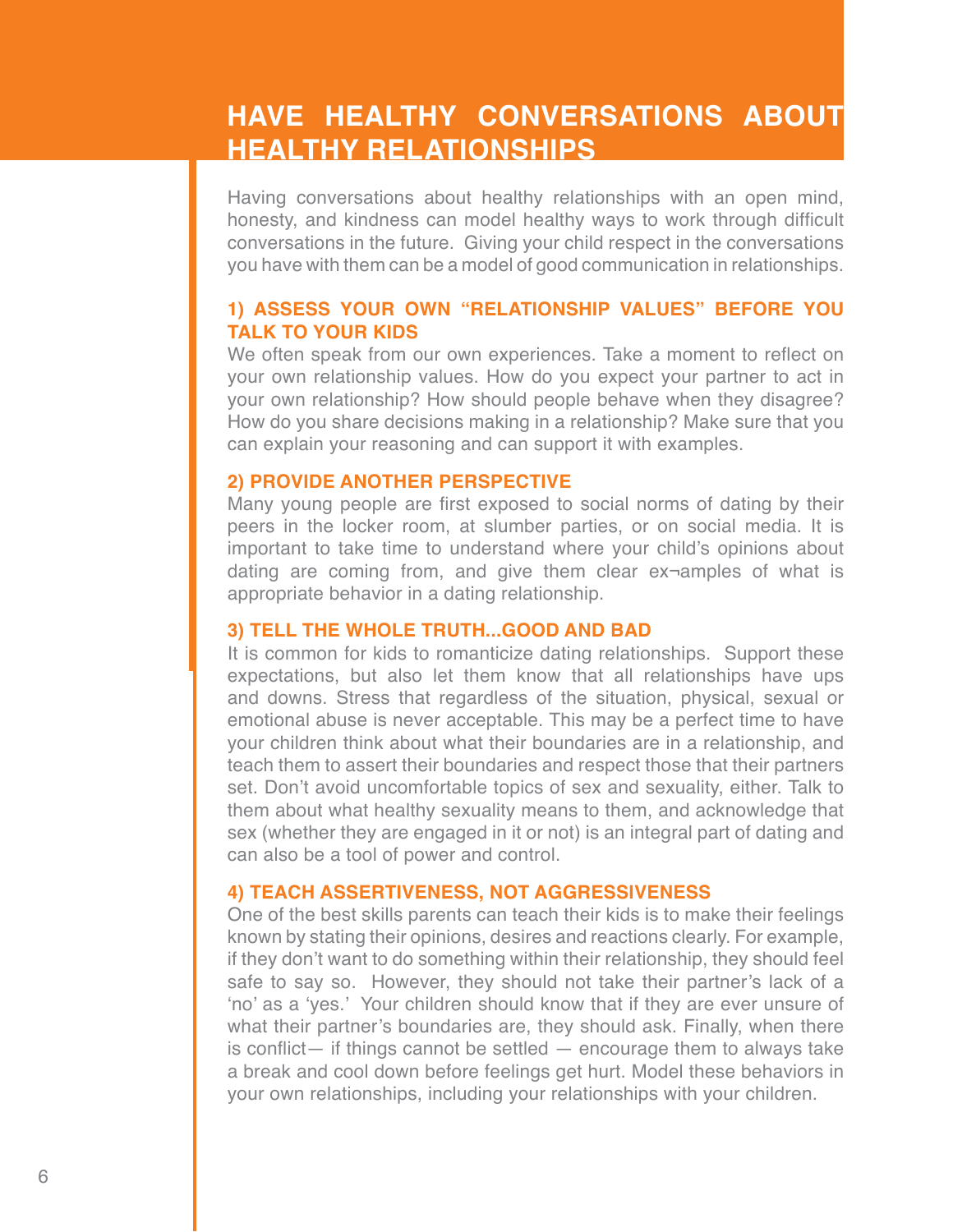# **HAVE HEALTHY CONVERSATIONS ABOUT HEALTHY RELATIONSHIPS**

## **5) TEACH ANGER CONTROL**

Help your kids recognize their personal warn¬ing signs for anger. Do they have clenched fists, gritted teeth, tensed arms and shoulders? Do they name call, withdraw, or say things they don't mean? Teach them ways to calm down and that conflicts are better resolved when both parties feel more even-tempered. Also model this behavior in your own relationships.

#### **Calming Techniques**

- Counting backwards from ten to one
- Deep breathing
- Visualizing a peaceful scene of happy memory
- Reassuring themselves that they are in control of their emotions
- Walking away

### **6) TEACH PROBLEM SOLVING**

Complex problems can be difficult for anyone to solve. Teaching basic problem solving techniques such as identifying an issue, figuring out several different ways in which it can be resolved, considering the consequences of each of the alternatives and discussing their choice is a great way to build these skills. You want to give them all

of the tools they need to feel confident in being able to figure out solutions. Feelings of love, intimacy, and jealousy may be new for young people, so work with them to understand and name their own feelings as a part of problem solving.

## **7) TEACH NEGOTIATION SKILLS**

Help your children understand that compromising and taking turns are positive steps to a healthy relationship and that violence, threats and insults have no place in respectful negotiation. Teach your children to negotiate and acknowledge the situation, as well as communicate their emotions. State each person's point of view hon-estly and discuss options that allow both people to "win."

## **8) HELP RECOGNIZE WARNING SIGNS**

Teach them to recognize that thoughts of aggression are signals of frustration that need to be acknowledged and dealt with. Help young people understand that warning signs of abuse in a relationship are predictors of very serious problems that are very likely to continue and escalate. Point out why warning signs may not be abusive on their own, but can become unhealthy and develop dynamics of power and control over time.

### **9) SHARING**

Young people may wish to keep some parts of their relationship private from adults, and this is okay. Help them understand that secrecy that isolates them from friends and family entirely, however, can be the first sign of manipulation and coercion. Teach your kids that being strong can also mean relying on their support systems, from friends, to parents and teachers, to the police, if necessary.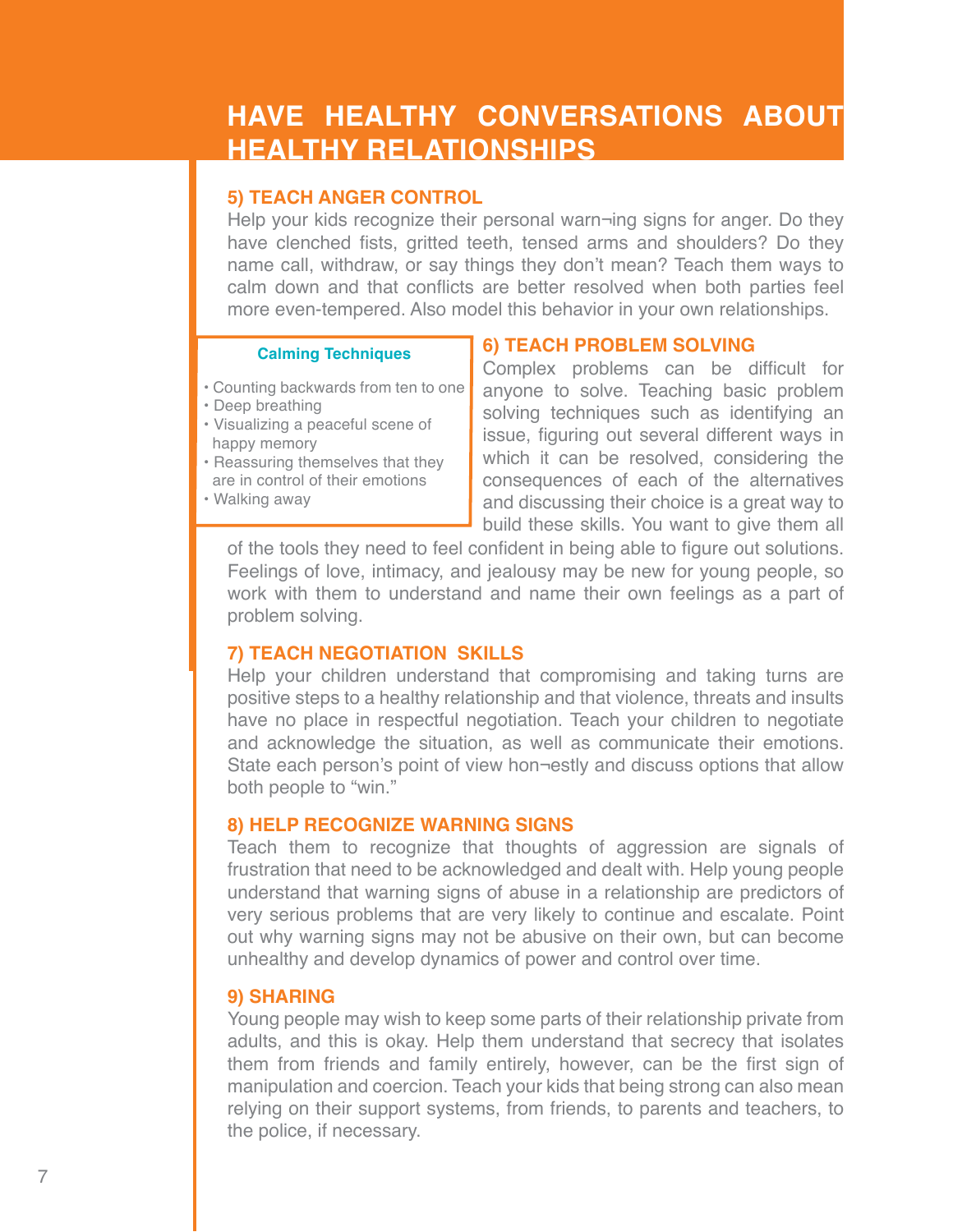# **HAVE HEALTHY CONVERSATIONS ABOUT HEALTHY RELATIONSHIPS**

## **10) BE A ROLE MODEL**

Young people learn by observing those around them, especially trusted adults and role models. It is critical that you respect yourself, your partner, and other people, particularly when you have bumps in your own relationships. Modeling healthy disagreement and problem solving, including with your children, can have a lasting impact on their own behaviors.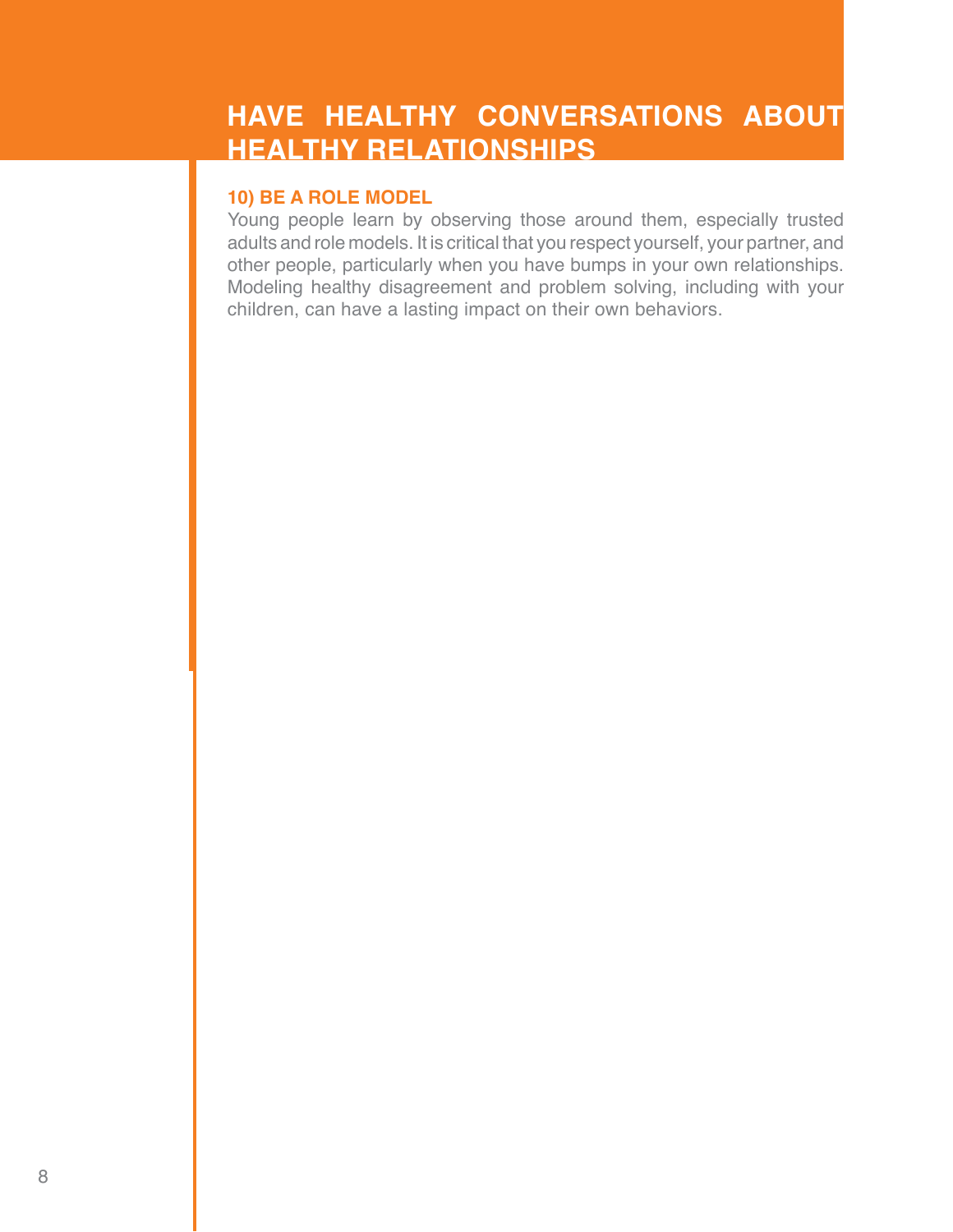## **KEEP THE CONVERSATION GOING**

You may have already had the conversation with your children about dating abuse. They are familiar with all of the definitions and what it means to be in a healthy relationship. However, the conversation doesn't stop there. Keep the lines of communication consistently open with the young people in your life. A youth's ideas, beliefs or circumstances around relationships may change quickly without you knowing it. Keep checking in and make sure that they know you are always available if they want to talk. Here are few additional tips for you to keep in mind as you continue to talk to your children.

#### **Open Communication Tips:**

- Try not to interrupt your partner
- Make every effort to talk face-to face
- Make sure you aren't attacking your partner—use 'I' statement such as 'I feel like \_\_\_\_."
- Pay attention to your body language. Sometimes we aren't aware that the way we move our hands doesn't always reflect how we truly feel
- Tell the truth and be honest

## **1) DISCUSS RELATIONSHIP EXPECTATIONS**

What's the difference between "hooking up" and "going out" or "dating?" How does your teen perceive their peers' relationships? Your teen may have very set notions of gender roles and how people interact when they are dating. You will only find out by asking questions and discussing with your child why they think what they do, and if it's accurate or an over-generalization. If your

child has expectations that are problematic, discuss with them the reasons why what they believe may not lead to healthy relationships, either in their life or with their friends'.

## **2) MAKE SURE THEY MAINTAIN OPEN COMMUNICATION WITH THEIR DATING PARTNER**

Discuss the importance of having open and honest conversations in dating relationships. You can give your child tips to help them foster trust and respect in their relationships. Keep in mind that your child knows their relationship best; go over the suggestions with them and if they feel any of these tips would put them in danger, do not pressure your child to use them.

### **3) RELATIONSHIP BOOSTERS**

Even in healthy relationships there are some ups and downs. You may want to share some tips with your children for how they can re-connect with a partner:

- Talking about what both partners want out of a relationship
- Going on a walk together
- Scheduling a date night
- Making time to be together
- Making time to be apart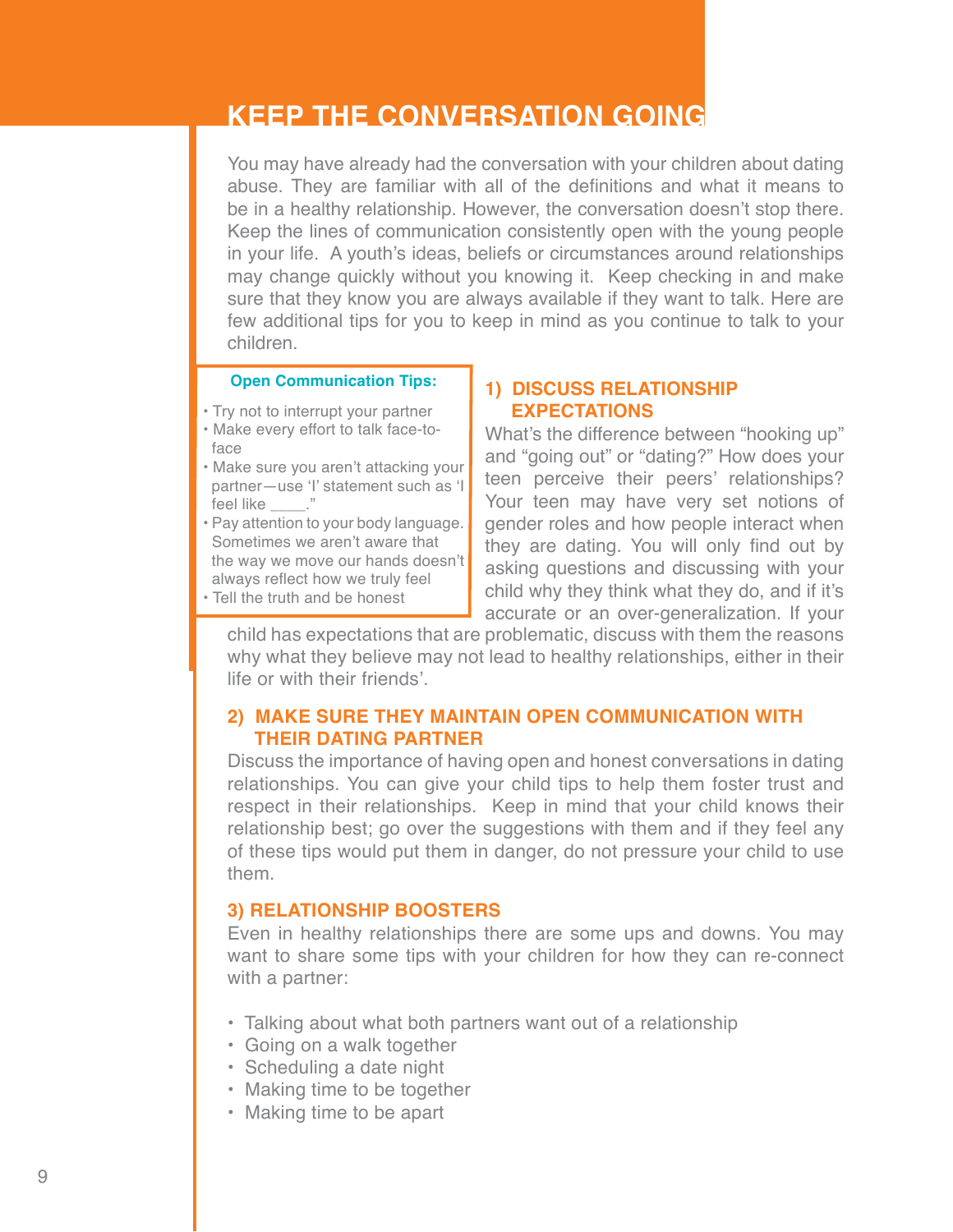## **4) RESPECT BOUNDARIES & PRIVACY.**

Your child may feel that being in a relationship means that they have no secrets, or should be together all the time. While you want to stress truthfulness, honesty and sharing, it should also be emphasized that time away from their partner is important in strengthening trust in the relationship and maintaining their own individual identity.

Healthy boundaries shouldn't restrict their ability to go out with friends without their partner nor should it ever feel like they have to share passwords to e-mail or social media sites, or that they are entitled to their partner's passwords. This also applies to allowing your child to have privacy from you; if they do not feel comfortable telling you things, try to encourage them to talk to other trusted adults in their life.

### **5) RELATE TO YOUR CHILD**

You can help your child by sharing your own experiences, especially the ones you had when you were your child's age. Seeing that you made mistakes or faced similar difficulties may help your child understand that they can also overcome obstacles and that they are not alone. Use examples from your own life, television, movies or music, but try to avoid judgment and stigmatizing people who have experienced abuse.

## **6) DISCUSS WHY PEOPLE STAY IN ABUSIVE RELATIONSHIPS**

Helping your child understand the many reasons why someone might stay in an abusive relationship can be very effective in helping them identify and possibly avoid some of those same barriers to leaving. The reasons why young people might stay in abusive relationships may include, but are not limited to:

- A young person's status, identity, and self-esteem may be intricately linked to their relationship—this can be especially true if they are in school with their dating partner.
- A victim of abuse may want the violence to end, but not the relationship to end.
- Someone experiencing abuse can feel like no one understands the partner perpetrating abuse but them, or vice versa.
- A young person might fear telling their parents about the abuse because their parents don't know that they are dating or because they fear their parents will overreact.
- A young person may not have healthy relationships to compare this to, and may see abusive behavior modeled at home. They may think this is just what "being in love" is like.
- The victim of abuse may worry that their family will be disappointed in them.
- The perpetrator of abuse may threaten to reveal secrets their partner does not want to reveal, such as their partner's sexual orientation or immigration status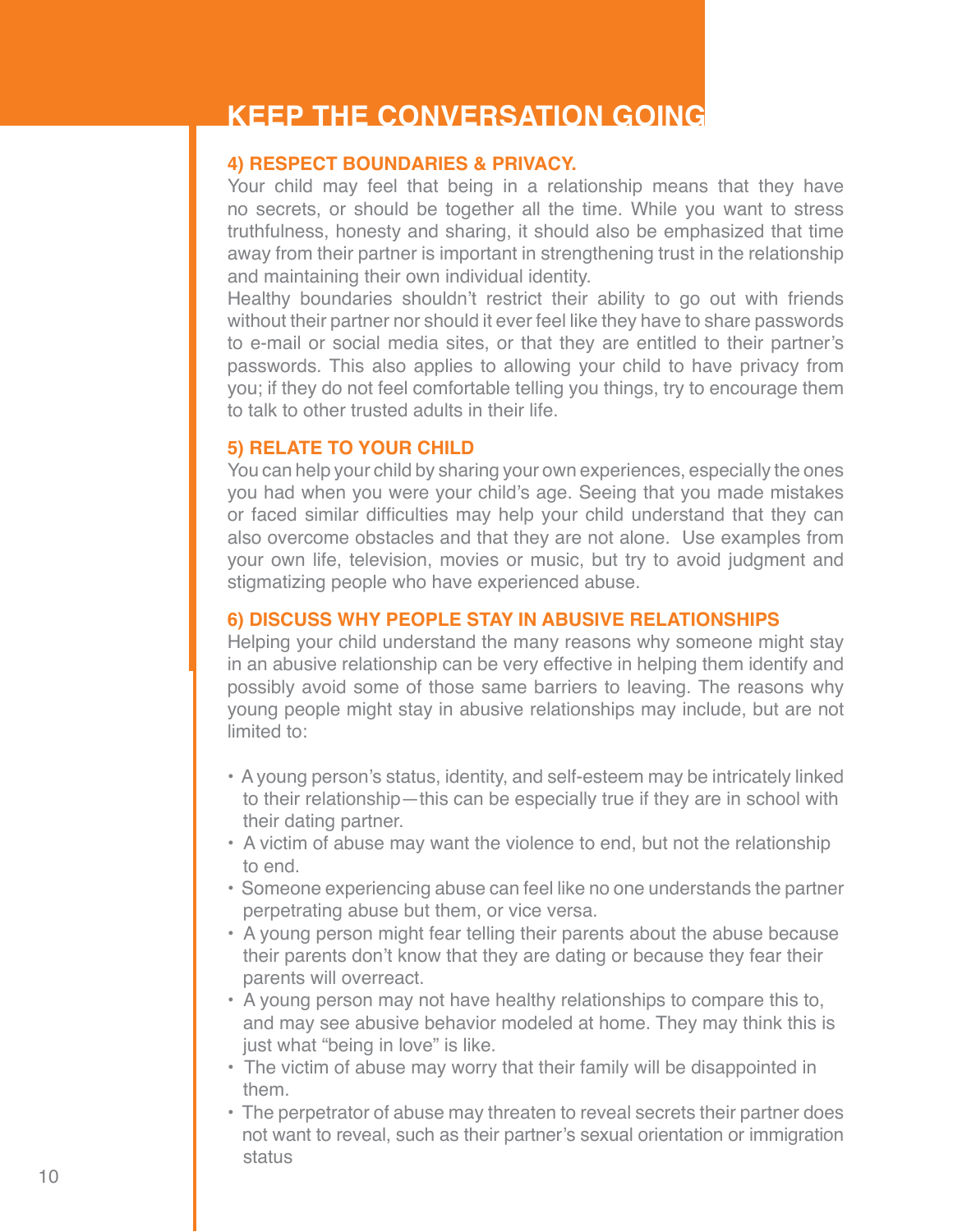# **KEEP THE CONVERSATION GOING**

- The partner perpetrating abuse may threaten to take or keep away a child in common from their partner if they break up.
- The victim of abuse may fear violence or other repercussions from the partner perpetrating abuse, their friends or their family.
- The victim of abuse may want to protect their partner from being involved with police or getting in trouble with school, for fear of ruining their future.

## **7) DON'T JUDGE**

 As a parent, be prepared to discuss your child's dating partners with them. You may not always be happy with the person your child has decided to date or the decisions they make. That is OK. While it is important to have open communication, focus on supporting your child, not judging their partner or behaviors.

- Judging or engaging in any sort of victim blaming can create additional barriers rather than encourage youth to talk to adults about dating abuse. If your child feels as though they are being judged, they may just simply refuse to talk to you about the relationship or more importantly, ask for help.
- Even if you discover that your child's partner is engaging in unhealthy behaviors, don't demonize their partner. Focus on how these behaviors are impacting your child.
- Sex and sexuality are topics that young people often are hesitant to open up to adults about for fear of being judged, but lacking support and resources can leave them vulnerable. Work hard to support healthy sexual decision making while supporting your child's decisions.